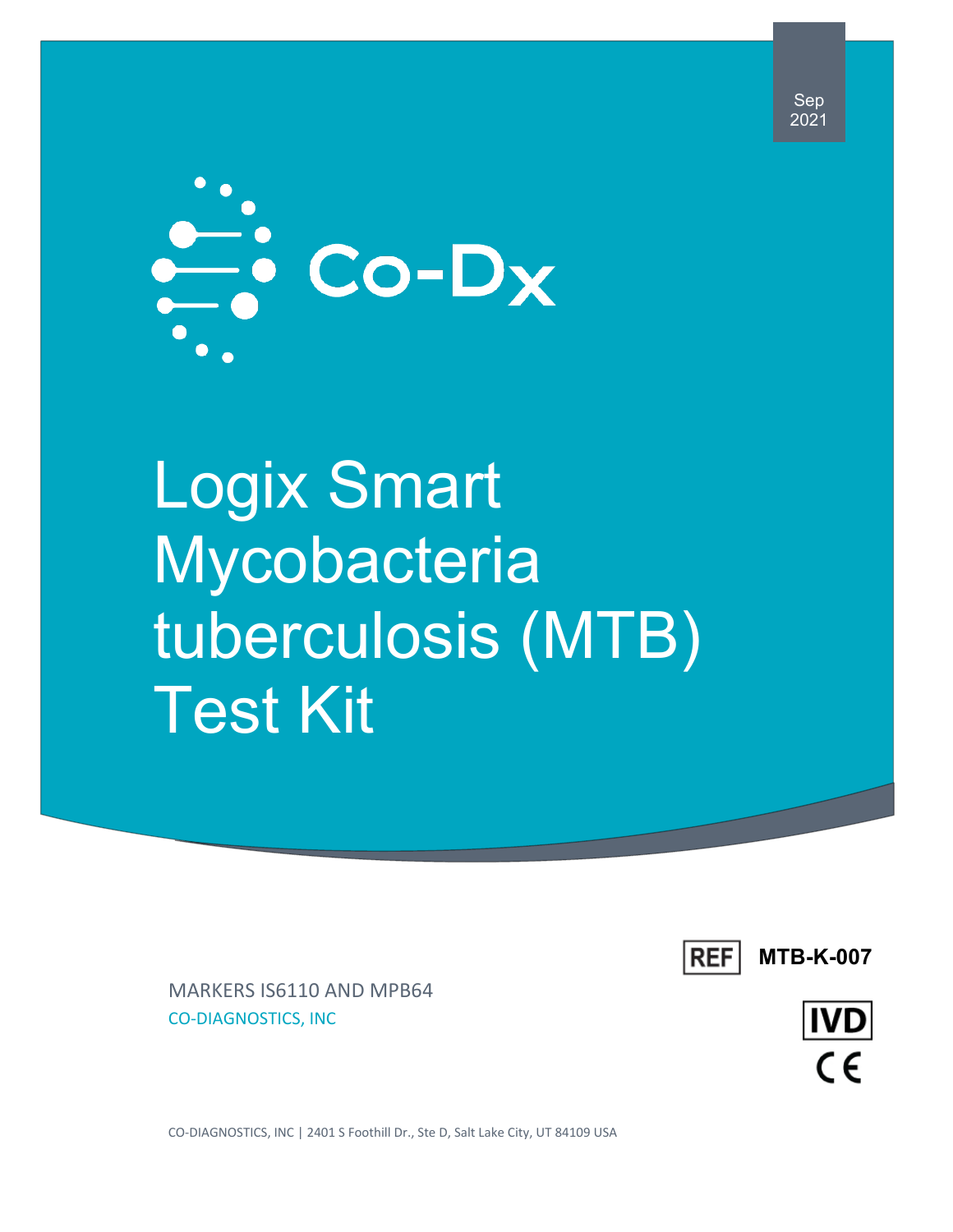

# **Table of Contents**

|                | 1. Manufacturer and Authorized Representative in the European Union |  |
|----------------|---------------------------------------------------------------------|--|
| 2.             |                                                                     |  |
| 3.             |                                                                     |  |
| 4.             |                                                                     |  |
| 5 <sub>1</sub> |                                                                     |  |
| 6.             |                                                                     |  |
|                |                                                                     |  |
| 8.             |                                                                     |  |
| 9.             |                                                                     |  |
| 10.            |                                                                     |  |
| 11.            |                                                                     |  |
| 12.            |                                                                     |  |
| 13.            |                                                                     |  |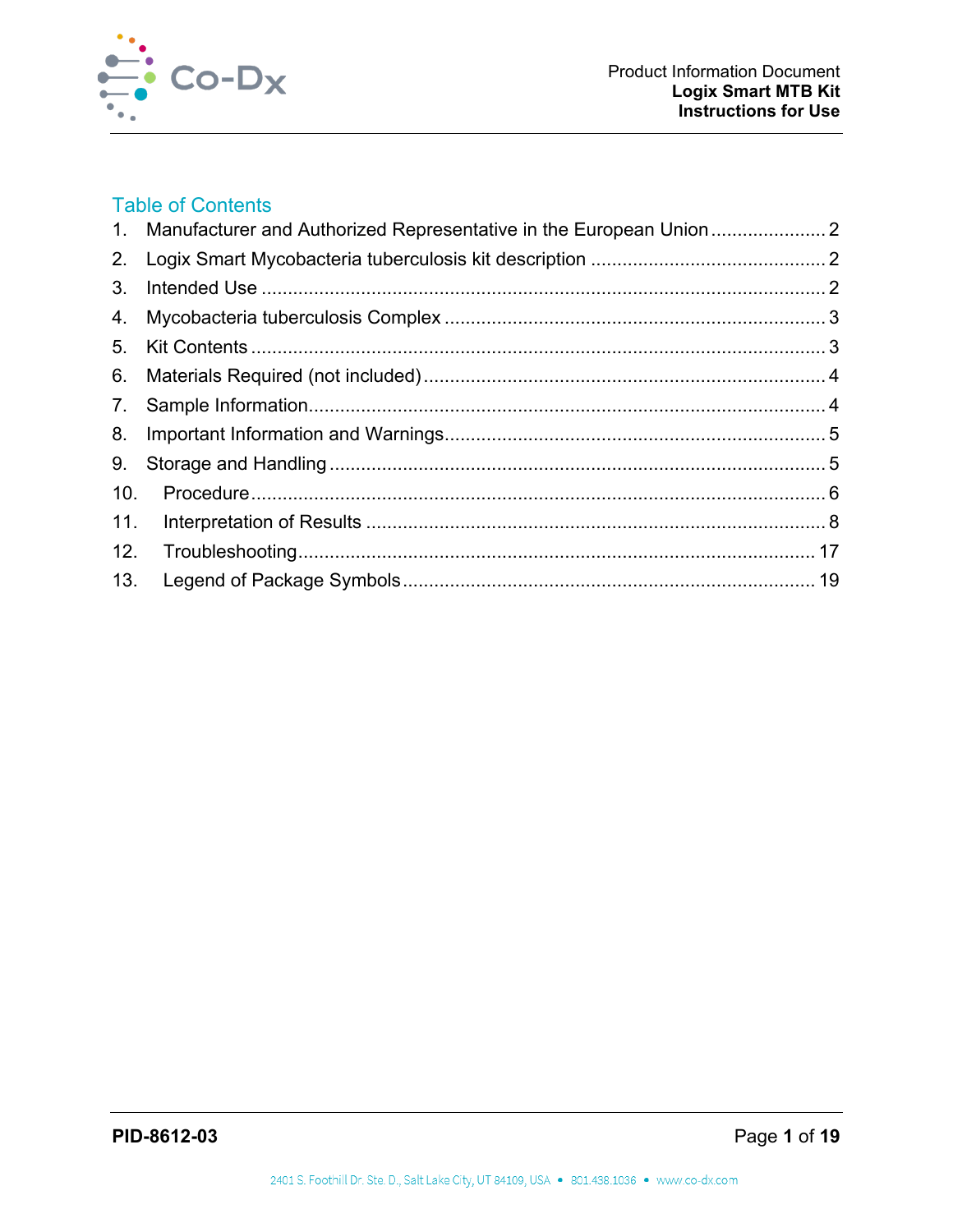

# **1. Manufacturer and Authorized Representative in the European Union**

**Manufacturer:** Co-Diagnostics, Inc 2401 S Foothill Dr. Ste D Salt Lake City, UT 84109

Phone: +1 (801) 438-1036 Email: [info@co-dx.com](mailto:info@co-dx.com) Website: [www.co-dx.com](http://www.co-dx.com/)





**Authorized Representative:** mdi Europa GmbH Langenhagener Str. 71 D-30855 Hannover-Langenhagen **Germany** 

Phone: +49 511 39 08 95 30 Email: info@mdi-europa.com Website: [www.mdi-europa.com](http://www.mdi-europa.com/)

## **2. Logix Smart Mycobacteria tuberculosis test kit description**

The Logix Smart Mycobacteria Tuberculosis (MTB) Test is designed to detect the presence or absence of deoxyribonucleic acid (DNA) of mycobacteria tuberculosis complex members.

Real-time polymerase chain reaction (PCR) amplifies the *IS6110* and *MPB64* regions of the pathogen genome*.* The amplified product is then detected by fluorescent dyes (FAM, CF560, and CF610).

- Each Logix Smart MTB Kit contains a complete, ready-to-use master mix.
- A human RNaseP gene marker serves as an Internal Positive Control (IPC) to monitor the quality of each reaction and is designed to also detect inadequate samples.
- Nuclease Free Water is also provided for a negative control.

Each kit provides reagents sufficient for 100 reactions.

## **3. Intended Use**

The Logix Smart MTB Kit is intended for molecular biology applications. This product is released for use as an *in vitro* diagnostic device, for export only and is not for sale in the United States.

The Logix Smart MTB kit was designed and validated for use in respiratory tract fluid specimen for detection of presence or absence of Mycobacteria tuberculosis complex *M. tuberculosis, M. bovis, M. africanum, M. canetti*, *M. microti* and *M. pinnipedii* through amplification of the bacterial DNA markers *IS6110* and *MPB64*.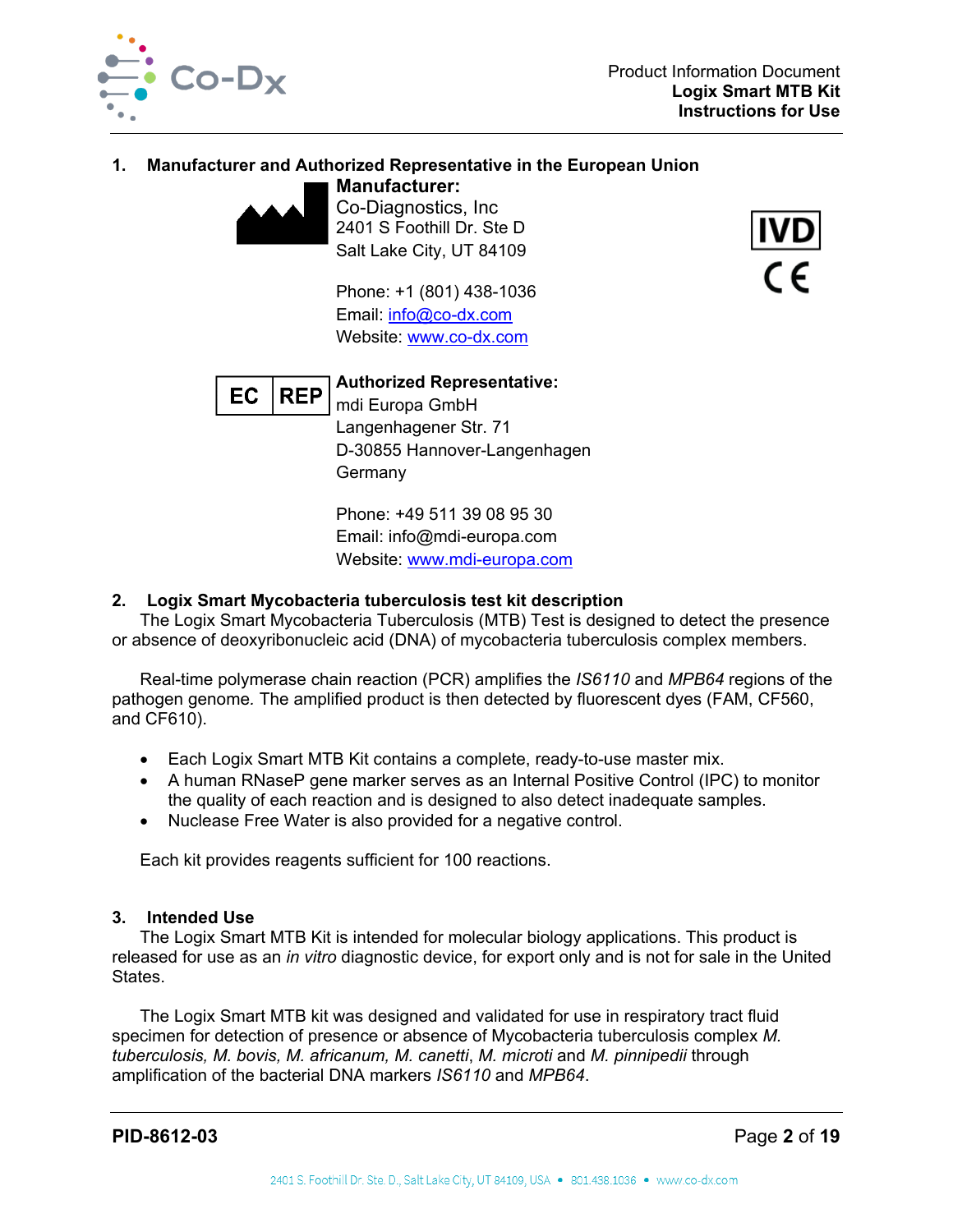

#### **4. Mycobacteria tuberculosis Complex**

The Mycobacteria tuberculosis Complex (MTB-complex) refers to a group of microorganisms genetically related to the Mycobacterium species. These microorganisms are the main cause of tuberculosis in humans and other animals.

According to the WHO - Global Tuberculosis Report of 2017, tuberculosis (TB) is the worldwide leading ninth cause of death, ranking even above HIV/AIDS. In 2016, the estimated number of deaths among HIV-negative population was of 1.3 million (this number was an improvement from the 1.7 million in 2000) with additional HIV-positive population deaths of 374,000.

Due to the ability of tuberculosis to spread through the air as well as body fluids, early detection is critical to prevent transmission, accelerate treatment and continue to fight worldwide to combat the disease.

Real-time PCR detection is recommended for detection of the MTB-complex during the acute stages of infection. The Logix Smart MTB Test detects the bacteria within 40 cycles from respiratory tract fluid samples. Non-tuberculosis mycobacteria are commonly present in the lungs and in the environment, and they can cause a tuberculosis-like disease. Mycobacteria can infect or spread to other parts of the body.

The marker *IS6110* has been used for decades to detect MTB-complex members, although more recent studies showed that the *IS6110* marker was not present in some isolates, and that *MPB64* was found as an additional conserved marker to increase the sensitivity of tests designed for detection of the MTB-complex.

#### **5. Kit Contents**

| Cap<br><b>Color</b> | <b>Component</b>                           | <b>Symbol</b> | <b>Individual</b><br><b>Catalog</b><br><b>Number</b> | <b>Description</b>                                     | <b>Amount</b>                       |
|---------------------|--------------------------------------------|---------------|------------------------------------------------------|--------------------------------------------------------|-------------------------------------|
| <b>Brown</b>        | Logix Smart MTB<br><b>Master Mix</b>       | MМ            | MTB-MM-<br>007                                       | Proprietary blend<br>of co-primers and<br>PCR reagents | $1x500\mu L$<br>(100)<br>reactions) |
| <b>Red</b>          | Logix Smart MTB<br><b>Positive Control</b> | <b>PC</b>     | MTB-PC-007                                           | Proprietary blend<br>of positive primers               | $1x500\mu L$<br>(100)<br>reactions) |
| <b>Clear</b>        | <b>Nuclease Free</b><br>Water              | <b>NTC</b>    | <b>GEN-NF-001</b>                                    | Water free of<br>DNase/RNase<br>activity               | $1x500\mu L$<br>(100)<br>reactions) |

#### **Table 1. Logix Smart Mycobacteria tuberculosis Kit (Cat. No. MTB-K-007)**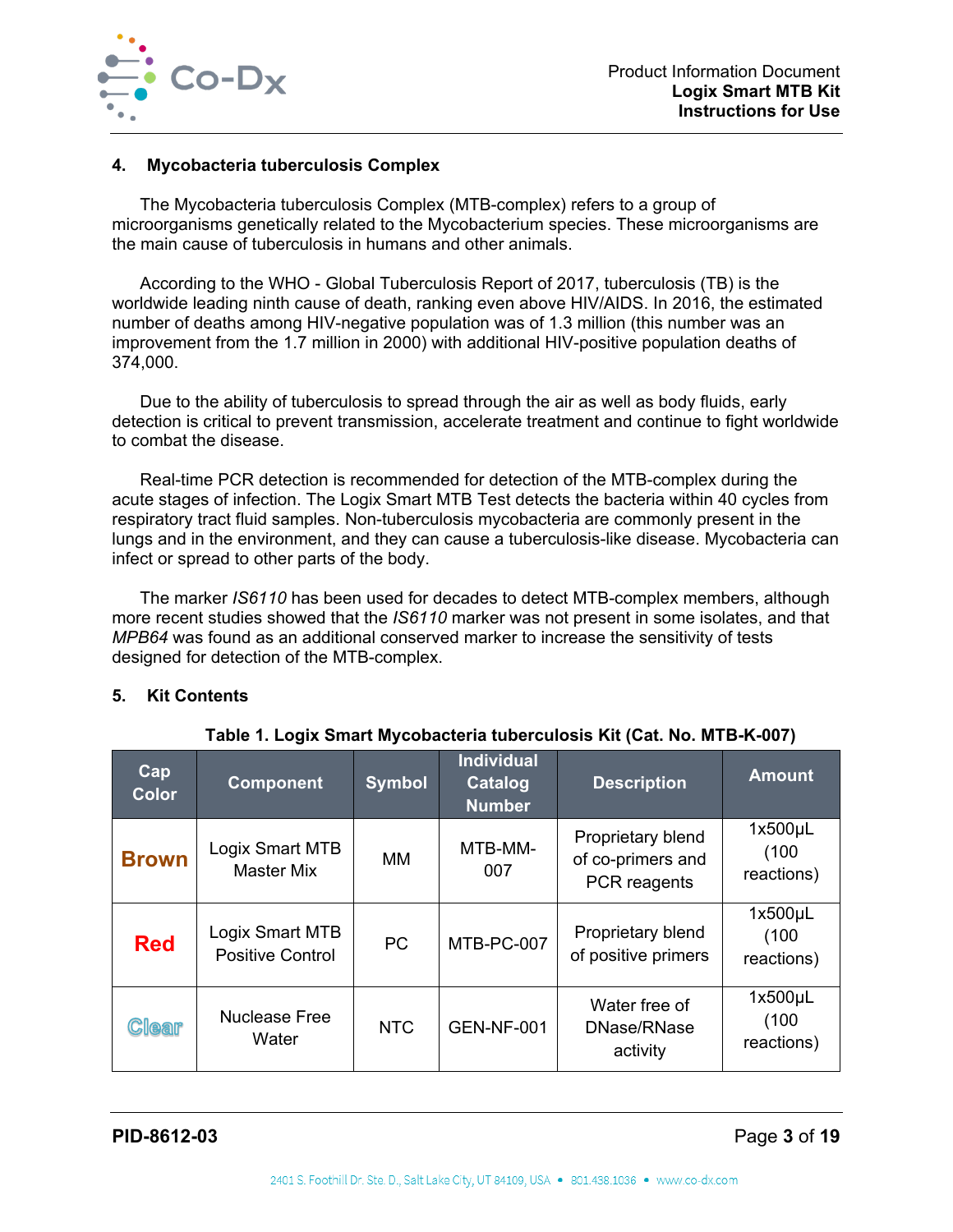

#### **6. Materials Required (not included)**

**Important:** Ensure that the instruments used in these procedures have been calibrated and maintained according to manufacturer instructions.

- DNA Extraction Kit
- Heating block from 37-95°C
- Pipettes capable of transferring 5µL, with appropriate tips and filters
- Ice or cooling block
- Vortex
- Real-time PCR System with FAM (green), Cal Fluor 560 (yellow), and Cal Fluor 610 (orange) dyes or equivalent and accompanying tubes/plates and caps/films
- Material needed for extraction, for example centrifuge with rotor for 2mL tubes and capable of 12,000 rpm, is also not included

#### **7. Sample Information**

#### **7.1 Type**

Sputum samples should be collected early morning. It is recommended to use a NALC-NaOH decontamination followed by a DNA extraction method prior to real-time PCR set-up.

#### **7.2 Collection**

The sample collection is fundamental to produce a good result for any molecular diagnostic assay. Extreme exposure environments that could not only damaged the microorganism but also its DNA can affect the efficiency of the test and its results.

If needed consult the CDC (Center for Disease Control) TB education page. On the CDC's manual "Chapter 4: Diagnosis of TB Disease", page 88, see link <https://www.cdc.gov/tb/education/corecurr/pdf/chapter4.pdf> for instructions on standard protocols for appropriate collection of sputum samples.

#### **7.3 Storage**

Once collected, patients should be instructed to keep samples refrigerated (insulated boxes and ice packs could be provided) until samples are delivered to the laboratory, or samples could be collected at clinic and kept refrigerated until delivery to the laboratory.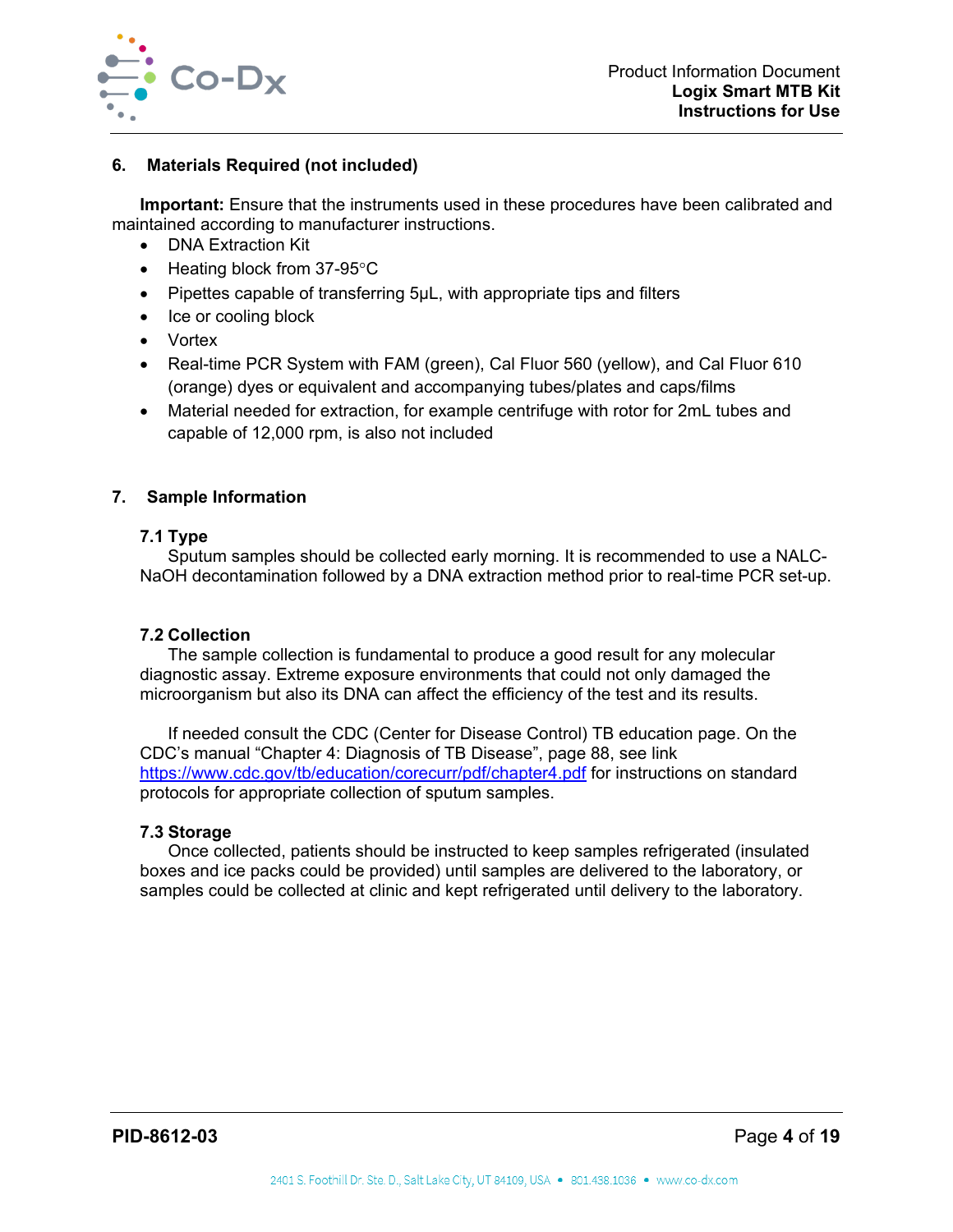

**8. Important Information and Warnings**

**WARNINGS!**



**Users should pay attention to the following:**

- **Use sterile pipette tips with filters.**
- **Store and extract positive materials (specimen, controls, and amplicons) separately from other reagents.**
- **Consult appropriate Safety Data Sheets (SDS) for safety. The SDS is provided with the shipment, if absent, please, contact Co-Diagnostics, Inc on the contacts at the end of this document for an electronic version of the SDS.**
- **9. Storage and Handling**
	- **9.1 Stability**

**Logix Smart MTB Master Mix (MTB-MM-007) and Positive Control (MTB-PC-007)**  *must* be stored at or below -15°C and are stable until the expiry date on the label. Reduce freezing and thawing to three times. Expired reagents should be disposed of according to the laboratory's waste disposal protocols for non-hazardous goods. Storage at 2-8°C should not exceed five days in total.

To prevent degradation of reagents in Test Kits:

- **1) Immediately store Logix Smart MTB Master Mix (MTB-MM-007) and Positive Control (MTB-PC-007) at or below -15°C**
- **2) Always work with each Logix Smart MTB Master Mix (MTB-MM-007) and Positive Control (MTB-PC-007) on ice.**
- **3) Return components of Logix Smart MTB Master Mix (MTB-MM-007) and Positive Control (MTB-PC-007) to the -15°C freezer immediately after using**
- **4) Make aliquots if necessary to avoid multiple freeze/thaw cycles**
- **5) Handle all biological sample material using standard precautions.**

## **9.2 Handling**

Upon receipt of the **Logix Smart MTB Test Kit**, check to make sure there is excess dry ice in the shipment and that the reagents are still completely frozen. If there are any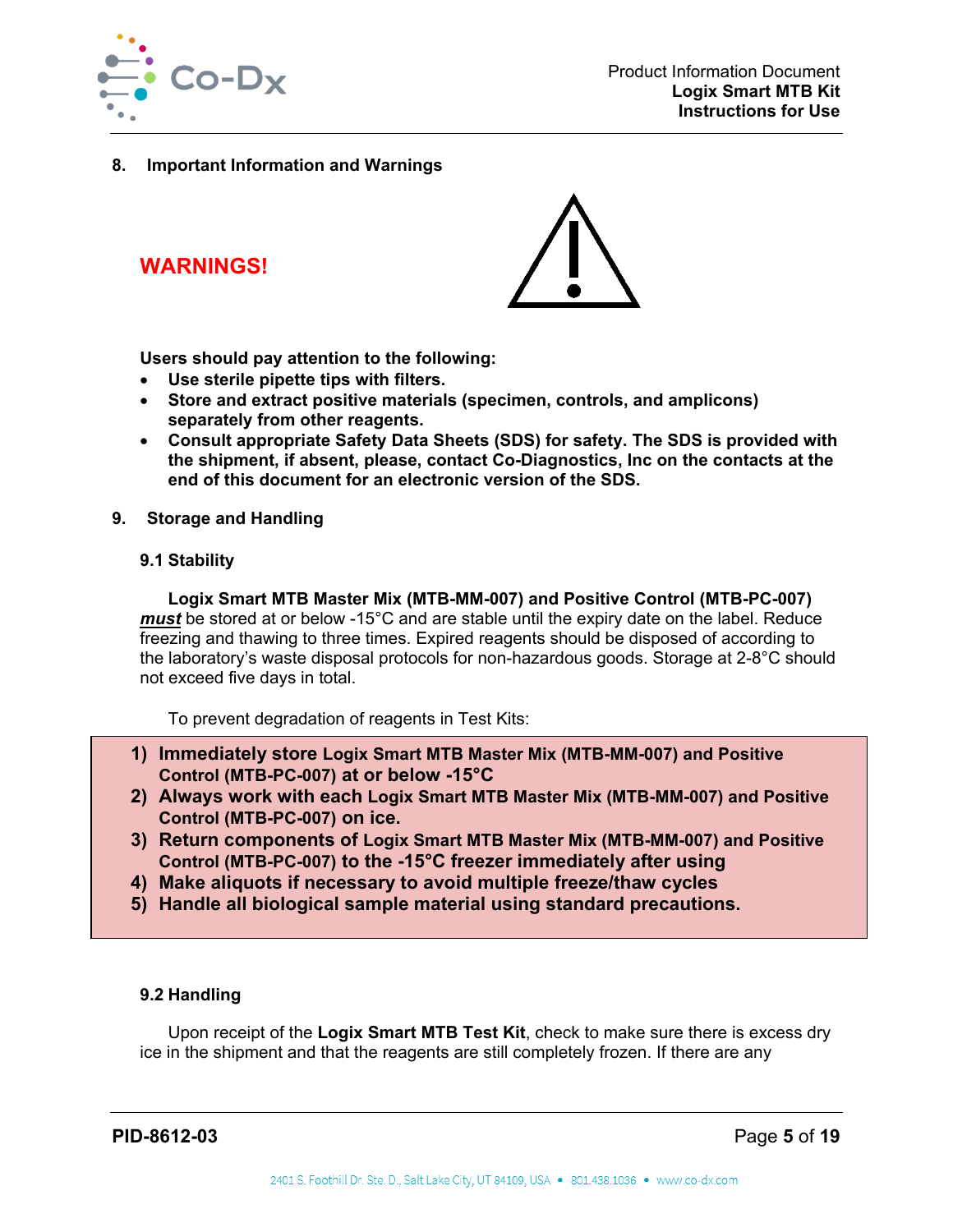

problems with the shipment, please contact your distributor immediately. **Immediately store the Logix Smart MTB Kit at or below -15°C**.

If you work in an area prone to power outages it is extremely important that you have a back-up generator for your freezer as well as a temperature data log to **ensure that the Logix Smart MTB Kit remains frozen at or below -15°C**. Reagents must remain frozen at all times (or on ice when in use) to prevent degradation.

While working with thawed components of **Logix Smart MTB Kit** it is extremely important that the **reagents are kept on ice at all times**. Return the reagents to the freezer immediately after use.

#### **10. Procedure**

#### **10.1 Recommendations**

#### **10.1.1 Extraction of sample's DNA**

The Logix Smart MTB Kit has been validated for use in respiratory tract fluid samples using NALC-NaOH decontamination protocol followed by QIAamp DNA Mini Kit Extraction (Cat No. 51304/ 51306, Qiagen).

Any other commercial extraction kit that are capable of producing a trustworthy and good quality DNA yield can also be used with Logix Smart MTB kit.

#### **10.1.2 Real-Time PCR Setup**

**Logix Smart MTB Test kit** was designed to successfully amplify DNA extracted using any Real-Time PCR thermo cycler, although validation data has been acquired with the following instruments: Mic qPCR 4-channel Cycler (Bio Molecular Systems), Eco 48 (Cole-Parmer), and StepOne<sup>™</sup> Real-Time PCR System (Applied BioSystem, ThermoFisher Scientific).

- To prevent contamination, it is recommended to use Good Laboratory Practices for Molecular Genetic testing that follow a uni-flow process and separation of negative and positive materials.
- All real-time PCR master mix, positive controls, negative controls, and samples should be briefly spun down to remove residue from the lids after storage or mixing.
- Thaw all reagents and samples on ice before starting setup.
- All reagents must remain on ice for the duration of real-time PCR setup.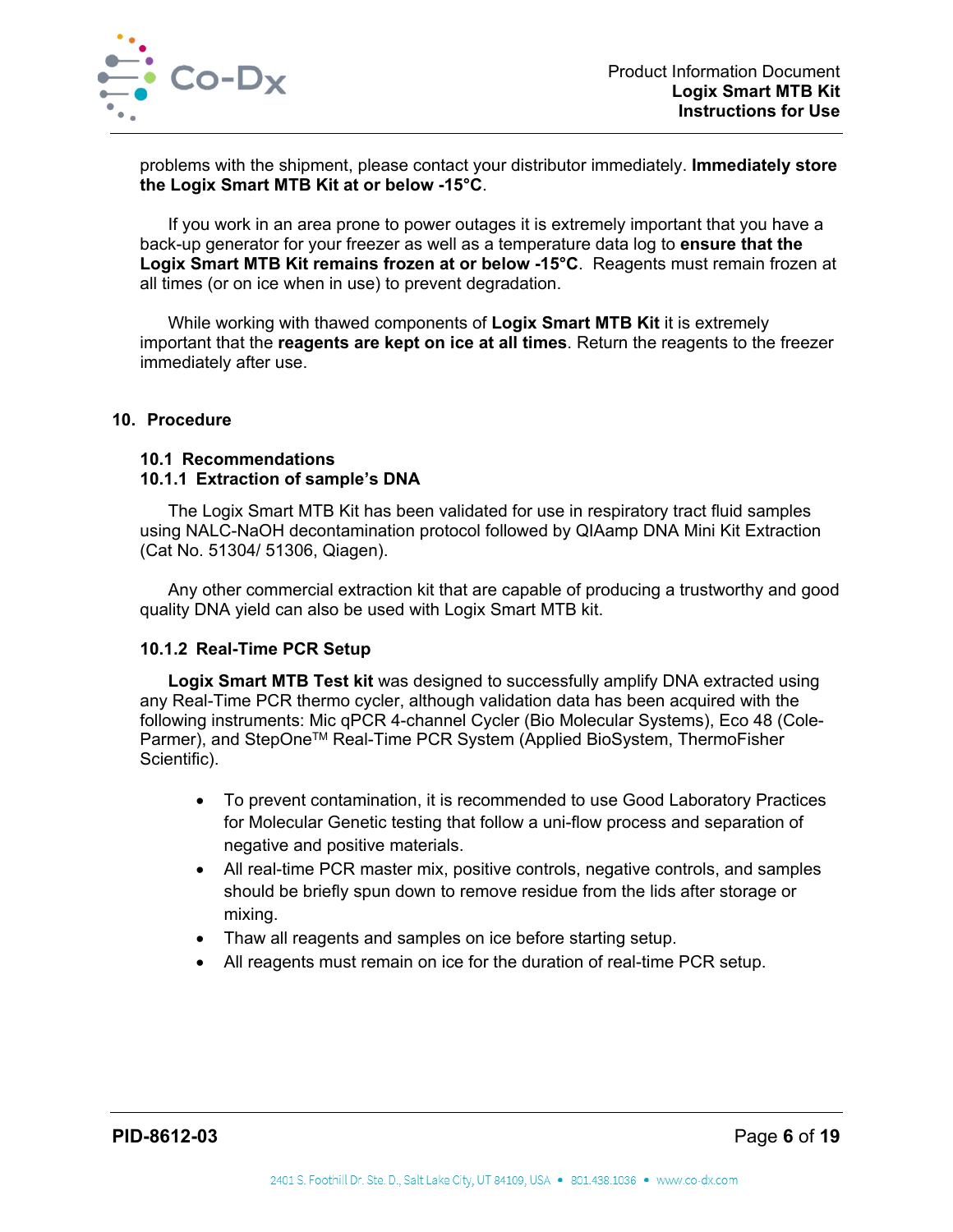

## **10.2 Procedure on Designated Areas for Real Time PCR Assay**

In the designated negative control setup area:

- 1. Thaw **Logix Smart MTB Master Mix** (MTB-MM-007) on ice (for minimum time possible).
- 2. Vortex and centrifuge **Logix Smart MTB Master Mix** for a maximum 3 seconds.
- 3. Put the **Logix Smart MTB Master Mix** on ice. **\*All steps involving Logix Smart MTB Master Mix should be performed on ice or on a frozen tray**
- 4. Put PCR tubes on ice.
- 5. Aliquot 5µL of **Logix Smart MTB Master Mix** into desired wells.
- 6. Add 5µL Nuclease Free Water (GEN-NTC-001) to the appropriate well(s).

In the designated positive control area (preferably separated from the master mix setup area to avoid contamination)

- 1. Thaw extracted/purified DNA on ice (if frozen).
- 2. Vortex and centrifuge purified DNA for a few seconds.
- 3. Add 5µL of purified DNA sample to each well using a new tip between each sample.
- 4. Thaw **Logix Smart MTB Positive Control (MTB-PC-007)** on ice (for minimum time possible).
- 5. Vortex and centrifuge **Logix Smart MTB Positive Control** for a few seconds.
- 6. Add 5µL of **Logix Smart MTB Positive Control** to appropriate well(s).
- 7. Place caps on the tubes according to the real-time system being used.
- 8. Put plate/tubes in real-time PCR machine and start the run.

#### **10.3 Thermal Cycling Setup**

Program the thermal cycler to the following conditions for a total reaction volume of 10μL:

| Temperature    | Time       | <b>Cycles</b> | Capture                                                               |  |
|----------------|------------|---------------|-----------------------------------------------------------------------|--|
| $95^{\circ}$ C | 20 seconds |               | N/A                                                                   |  |
| $95^{\circ}$ C | 3 seconds  |               | N/A                                                                   |  |
| $55^{\circ}$ C | 32 seconds | 45            | FAM (Green), Cal Fluor 560<br>(yellow), and Cal Fluor 610<br>(Orange) |  |

- 1. When the run is finished, ensure that the run file is saved.
- 2. Check to see that the controls passed.
- 3. If controls pass, then interpret the sample results. If controls fail, then the run is invalid, and all should be repeated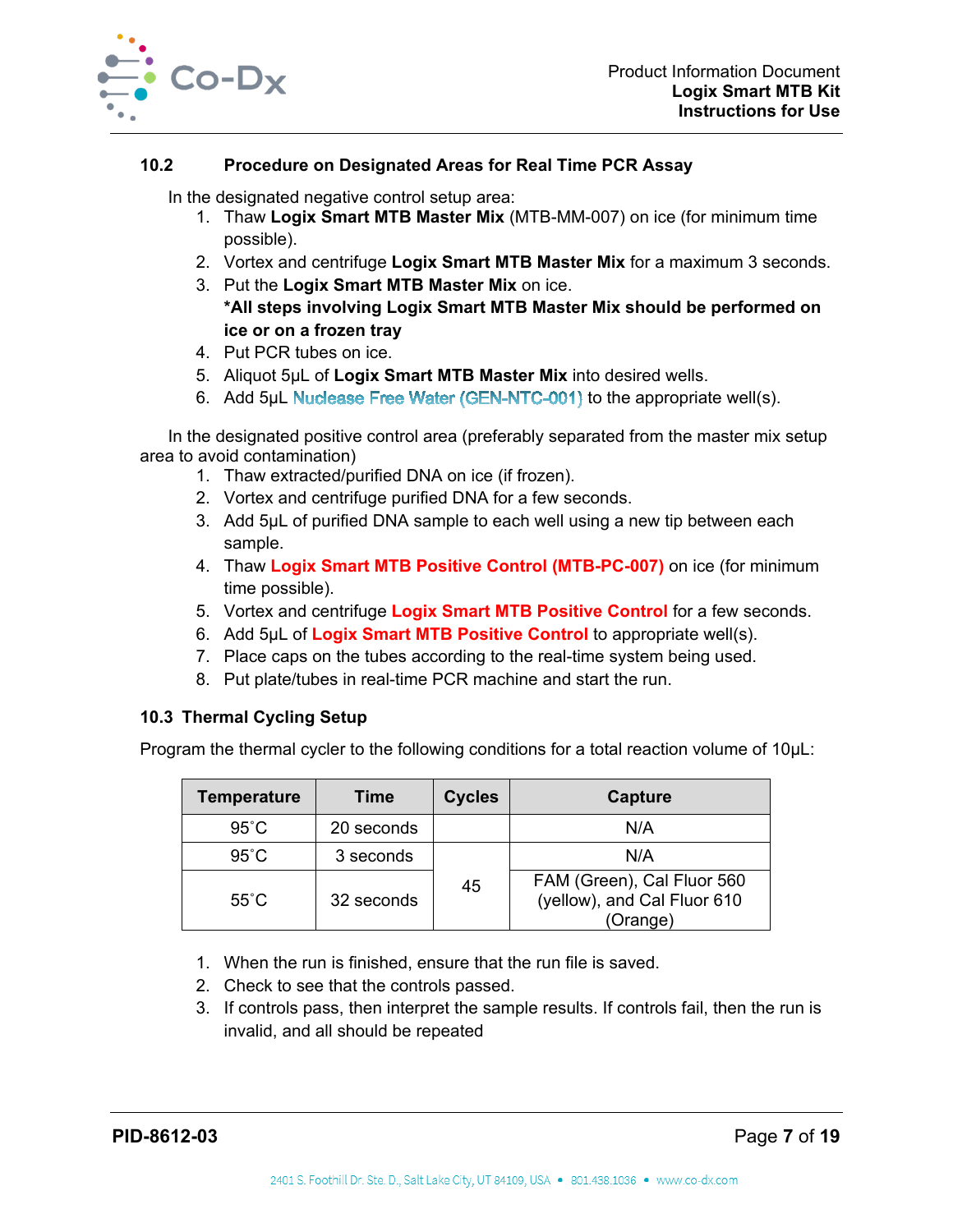

## **11. Interpretation of Results**

#### **11.1 Limit of detection**

The limit of detection of a molecular diagnostic test is the lowest concentration of analyte that was consistently detected (95% or higher) during performance evaluation studies. Because some isolates may not have the DNA markers for *IS6110* AND *MPB64*, the nonamplification of one or the other does not preclude a positive result. Having a sample showing positive for *IS6110* and negative for *MPB64* indicates that the strain may have only one of the markers, and the result in this case is still positive for tuberculosis.

The limit of detection validated with Logix Smart MTB kit is 50 copies per reaction in a 5µL sample. This value takes in account the lowest concentration for the detection of the two markers, *IS6110* and *MPB64*, for Mycobacteria tuberculosis complex.

#### **11.2 Analyzing Controls**

The analysis parameters should be set so that the threshold is above the noise background and placed at a point during the exponential phase of amplification that best reflects all orders of magnitude across the run. The following is an example of a proper threshold setting:



**Figure 1. Threshold Setting**

If using the magnetic induction cycler (Mic) from Co-Diagnostics or BioMolecular Systems, set the method to dynamic, threshold to 1.000, ignore cycles before 5, and ensure all the other parameters are set to default settings. Select the icon to display chart with a linear y-axis.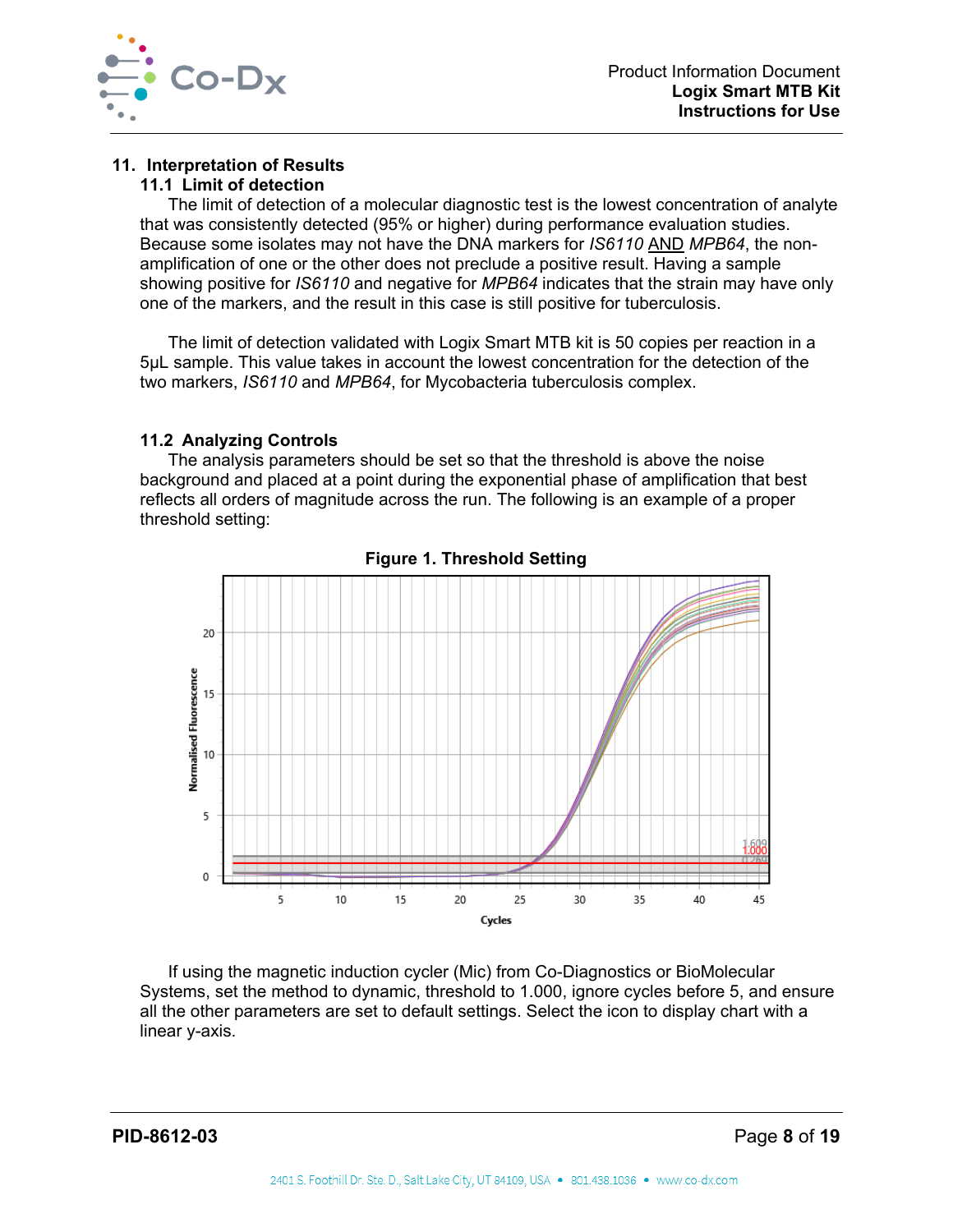

#### **11.3 Positive Controls**

Highlight the positive control reaction well. Each positive control should show an amplification curve for the *IS6110* primary marker in the FAM channel, an amplification curve for *MPB64* second marker in the CF560 channel, and amplification of the internal positive control for *RNaseP* (IPC) in the CF610 channel similar to that seen below:



**Figure 2a. Positive Control Amplification with marker** *IS6110* **(FAM)**

**Figure 2b. Positive Control Amplification of with marker** *MPB64* **(CF560)**

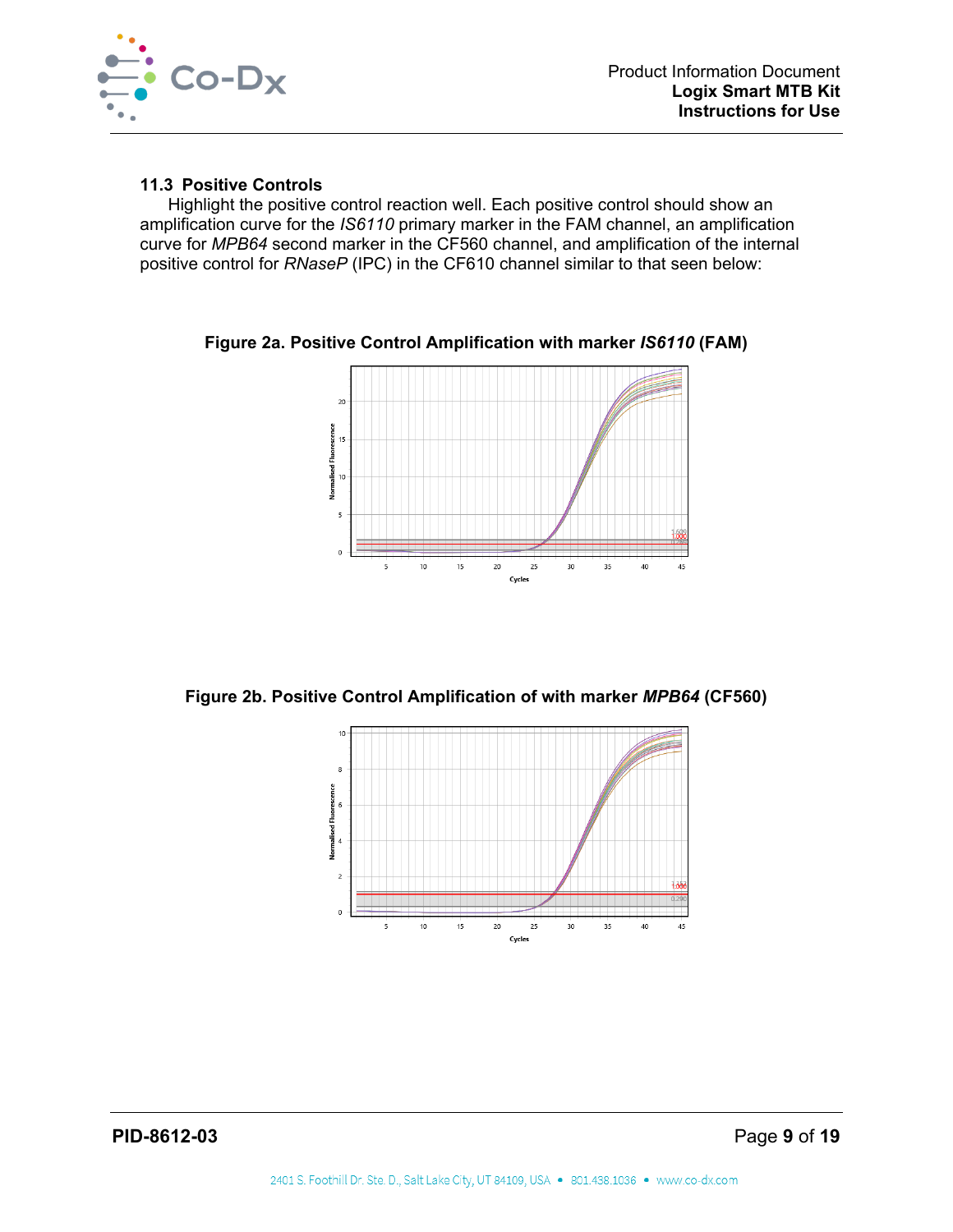





Using the etablished analysis parameters, the positive control cycle thresholds shall be within the following ranges:

| Range for Positive Control Ct Values* |             |  |
|---------------------------------------|-------------|--|
| MTB for IS6110 (FAM)                  | 21.00-29.99 |  |
| MTB for MPB64 (CF560)                 | 21.50-25.20 |  |
| <b>IPC (CF610)</b>                    | 15.00-23.99 |  |

## **Table 2. Positive Control Cycle Threshold Values**

*IS6110* (FAM): Mycobacteria tuberculosis Primary Marker for *IS6110 MPB64* (CF560): Mycobacteria tuberculosis Secondary Marker for *MPB64* IPC (CF610): RNaseP Internal Positive Control Marker \*Ct values may vary by  $\pm 2$  cycles based on instrument differences.

If the Ct values for the controls do not match the graph, then the threshold or the baseline must be manually changed until the values represent the growth curves. The threshold must be set as close to the start of the growth curve and above the background noise. The baseline must be set before the first amplification curve. Check the instrument user manual for instructions for adjusting the threshold or baseline.

If the positive control does not show amplification, then the tests are invalid. Loss of amplification for a positive control is indicative of primer degradation which may result from reagents being at temperatures above -15˚C for more than one hour or being used past the expiration date. Pipetting error may also account for lack of positive control amplification by pipetting control into the wrong well, missing a well, or pipetting an inadequate amount of reagent or sample into a reaction well.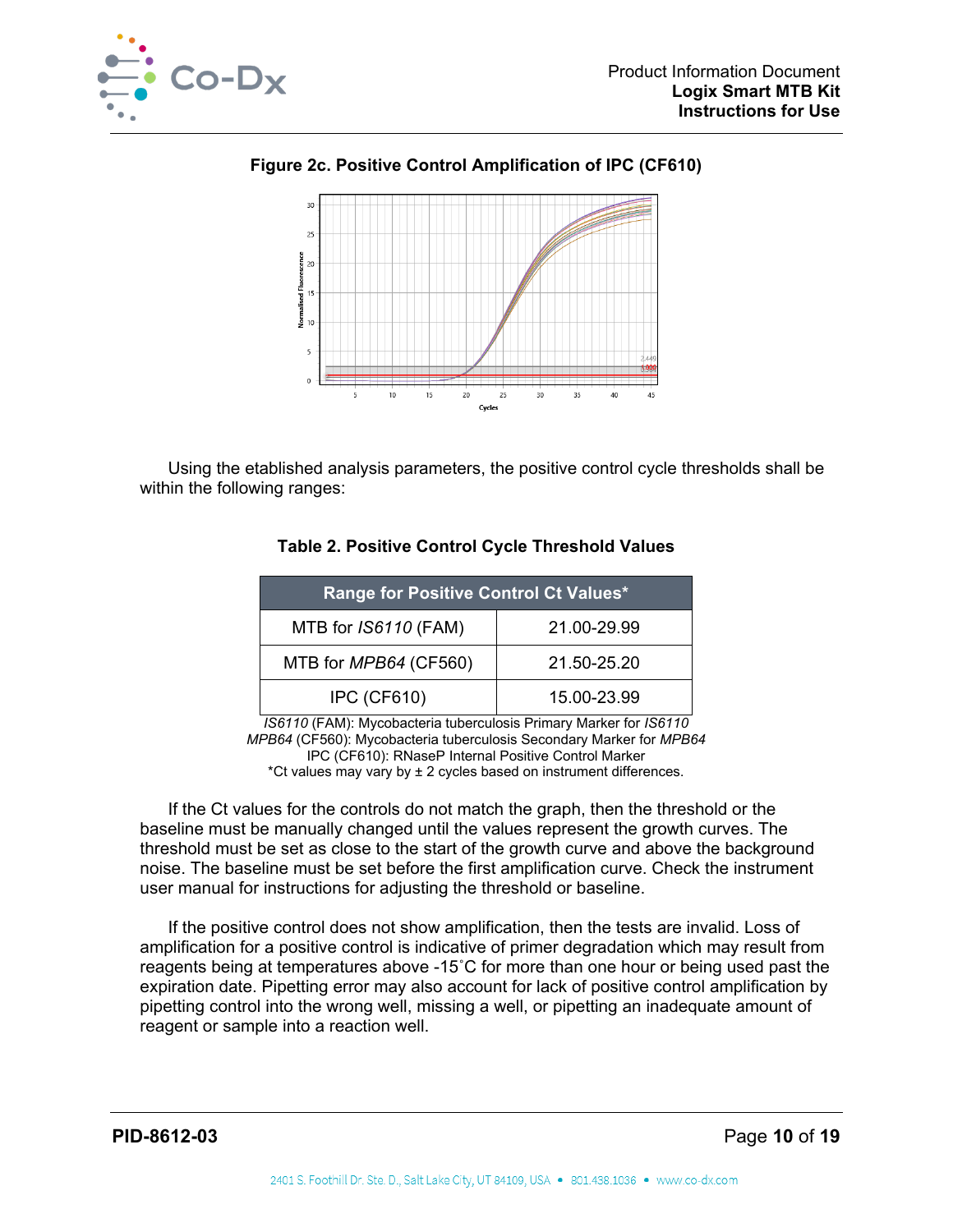

## **11.4 Negative Control**

Next highlight the negative control. The results of the negative control should show no amplification that passes the threshold within 40 cycles similar to those seen below:



## **Figure 3a. Negative Control Amplification**

Figure 3a shows no amplification of a negative control. The threshold of 1.000 is represented by the red line and the lines at the bottom show that no amplification curve formed; therefore, the amplification never crossed the threshold to produce a cycle threshold value.

Occasionally, ubiquitous binding will cause

amplification of RNaseP in a negative control of water, but the amplification is limited only to the IPC channel and crosses the threshold at cycle 35 or higher as shown below. Note, if using a sample matrix of serum or plasma as a negative control the IPC will show a positive amplification curve if extraction was successful.



## **Figure 3b. Ubiquitous Binding of Negative Control**

If the negative control shows any amplification of *IS6110* or *MPB64* <40 cycles the results are invalid. Troubleshooting process may be initiated and the entire experiment must be repeated. Amplification of *IS6110* or *MPB64* in a negative control indicates contamination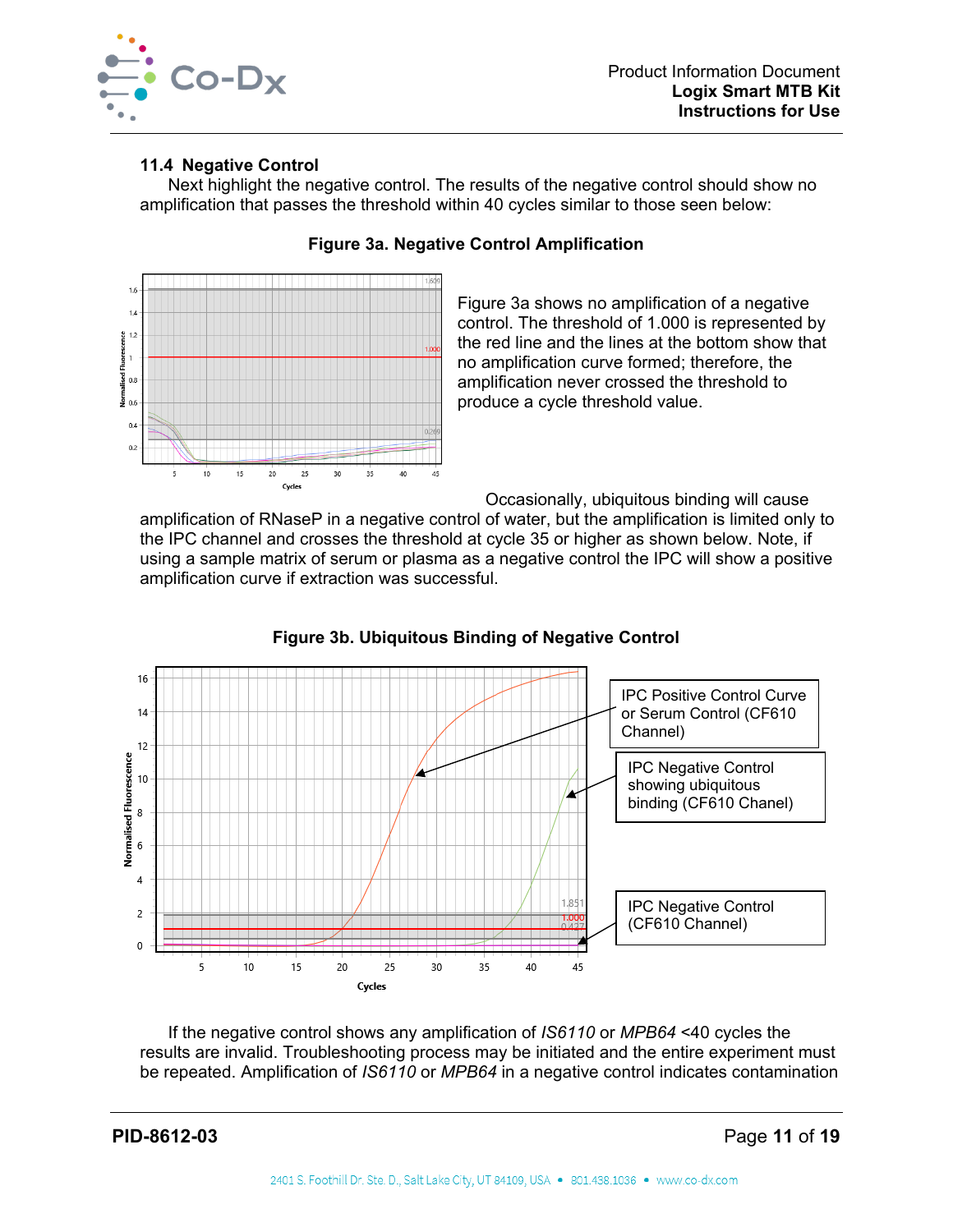

in one or more of the reagents or pipetting error, and the results cannot be trusted. Amplification of *IS6110* or *MPB64*>40 cycles is outside the detectable range and is considered negative.

## **11.5 Analyzing Samples**

Once the controls have passed, the unknown samples can be interpreted based on three possible outcomes (figures may vary based on machine used and quantity of MM and sample):

- 1. Positive (figures 4 and 5)
- 2. Negative (figure 6)
- 3. Negative Due to Inadequate Nuclear Material (figure 7)

A **Positive** result will show an amplification curve or cycle threshold value for *IS6110* and *MPB64* below 40 cycles. Amplification curves greater than 40 cycles for *IS6110* and *MPB64* are outside of the detection limits for the assay and is considered negative. The following results are examples of positive MTB samples:

# **Figure 4a-c. MTB Positive Sample Results for Each Channel**



**Figure 4a.** *IS6110* **Positive Sample (FAM)**

The cycle threshold generated for this sample was 32.16 for FAM. Positive samples do not all have the same cycle threshold values or amplification curves. When running more than one sample, the results will vary. To prevent misinterpretation, it is recommended to view one sample at a time. The results from this channel indicate MTB DNA is present in the sample from one of the *Mycobacterium* complex members.



## **Figure 4b.** *MPB64* **Positive Sample (CF560)**

Viewing the same sample in the CF560 channel, the cycle threshold is calculated as 34.50 indicating it is positive for *Mycobacterium tuberculosis* complex. This marker may be more conserved in some populations than others.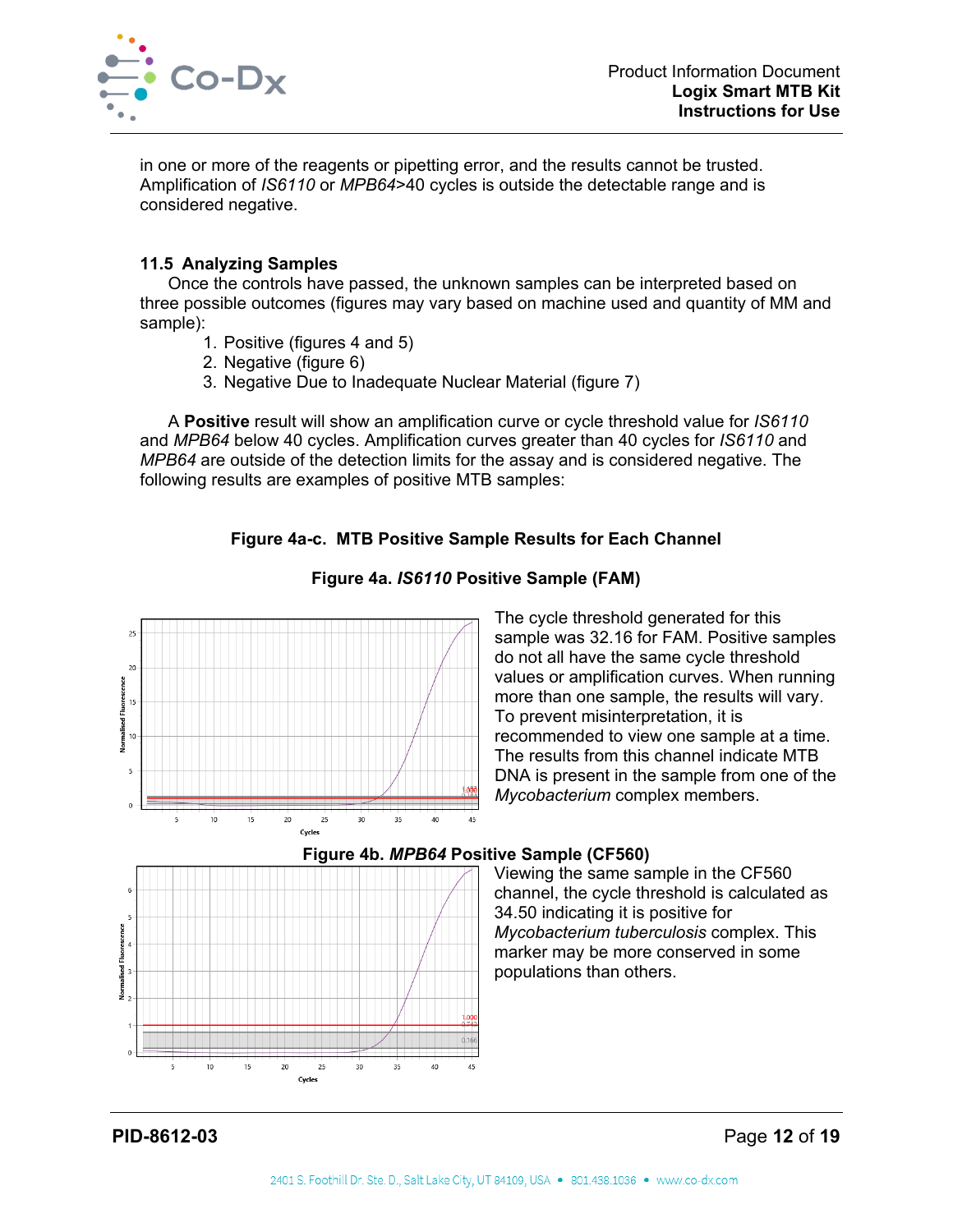



## **Figure 4c. IPC Positive Sample (CF610)**

The CF610 results for each sample determines if the extraction was successful. When amplification occurs, it suggests that genomic DNA is present in the reaction, therefore it is indicative that the DNA extraction was successful enough to allow amplification of DNA. This marker is used as the internal control for each reaction. For the selected sample, the IPC (CF610) cycle threshold is 32.16.

## **Figure 5. High Concentration MTB Positive Sample Results for Each Channel**





The cycle threshold generated for this sample was 11.02 for FAM. This sample had a known high concentration of marker *IS6110*. When samples are highly concentrated it is important to check for crossover contamination and to prevent misinterpretation of low concentration samples that are in the same run. It is recommended to view the samples one at a time. The results from this channel indicate MTB DNA is present in the sample from one of the Mycobacteria complex members but the results do not indicate a quantitative value.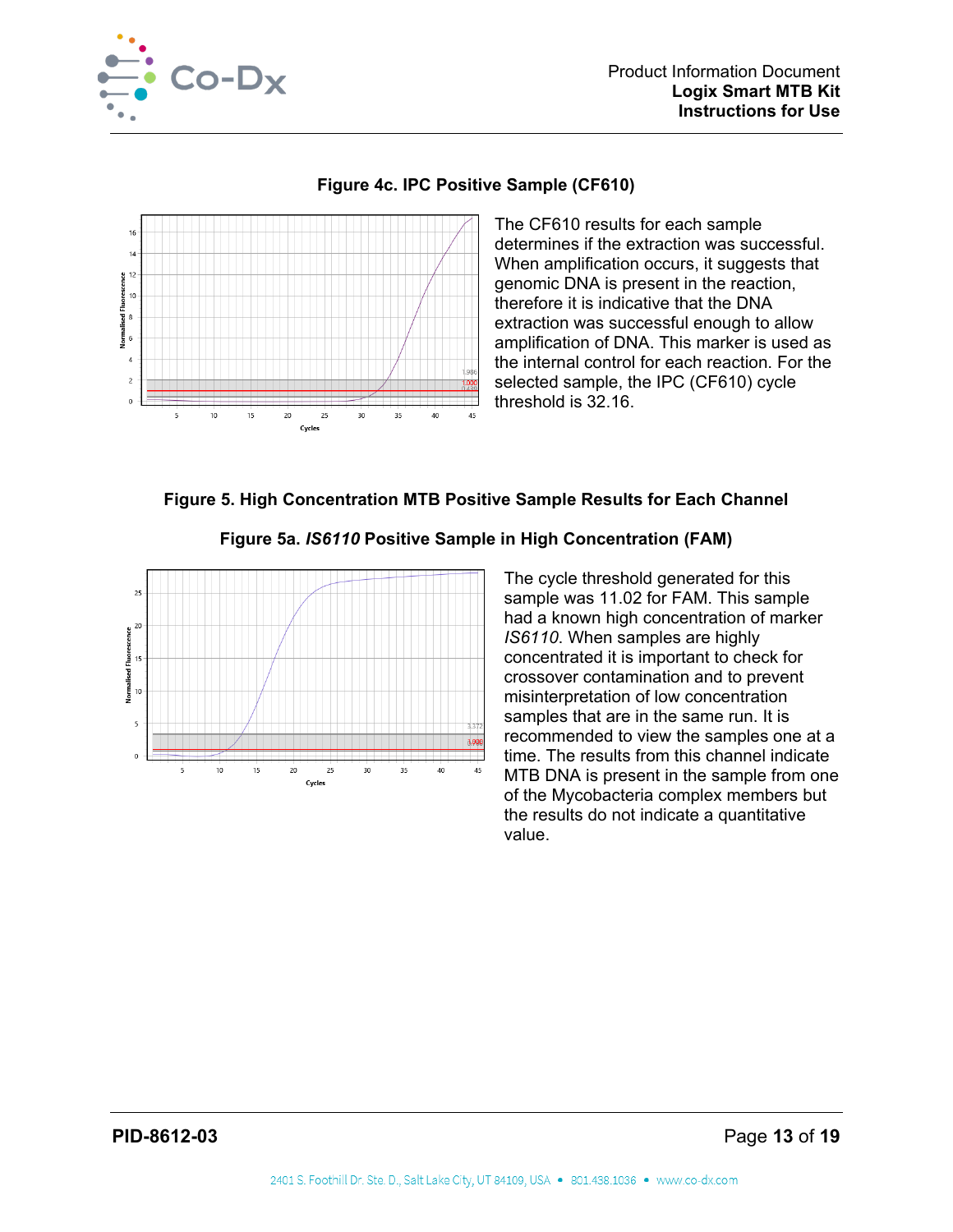



**Figure 5b.** *MPB64* **Positive Sample (CF560)**

Viewing the same sample in the CF560 channel, the cycle threshold is calculated as 12.74 indicating it is positive for MTB using a second marker.



Cycles

**Figure 5c. IPC Positive Sample (CF610)**

The CF610 results for this sample are negative due to no human DNA being present, or a very high concentration of MTB DNA. Most likely the MTB DNA flooded the extraction and reduced the amount of normal DNA to undetectable levels. This can also occur in sterile samples (i.e. spinal fluid or pure culture).

A **Negative Sample** result will show no amplification for MTB. Any amplification curves greater than 40 cycles for markers *IS6110* and *MPB64* are outside of the detection limits for the assay. A negative sample result will have the following curves:



**Figure 6. MTB Negative Sample Results for Each Channel Figure 6a.** *IS6110* **Negative Sample (FAM)**

> For this sample, no cycle threshold or amplification curve was generated because no MTB DNA was present.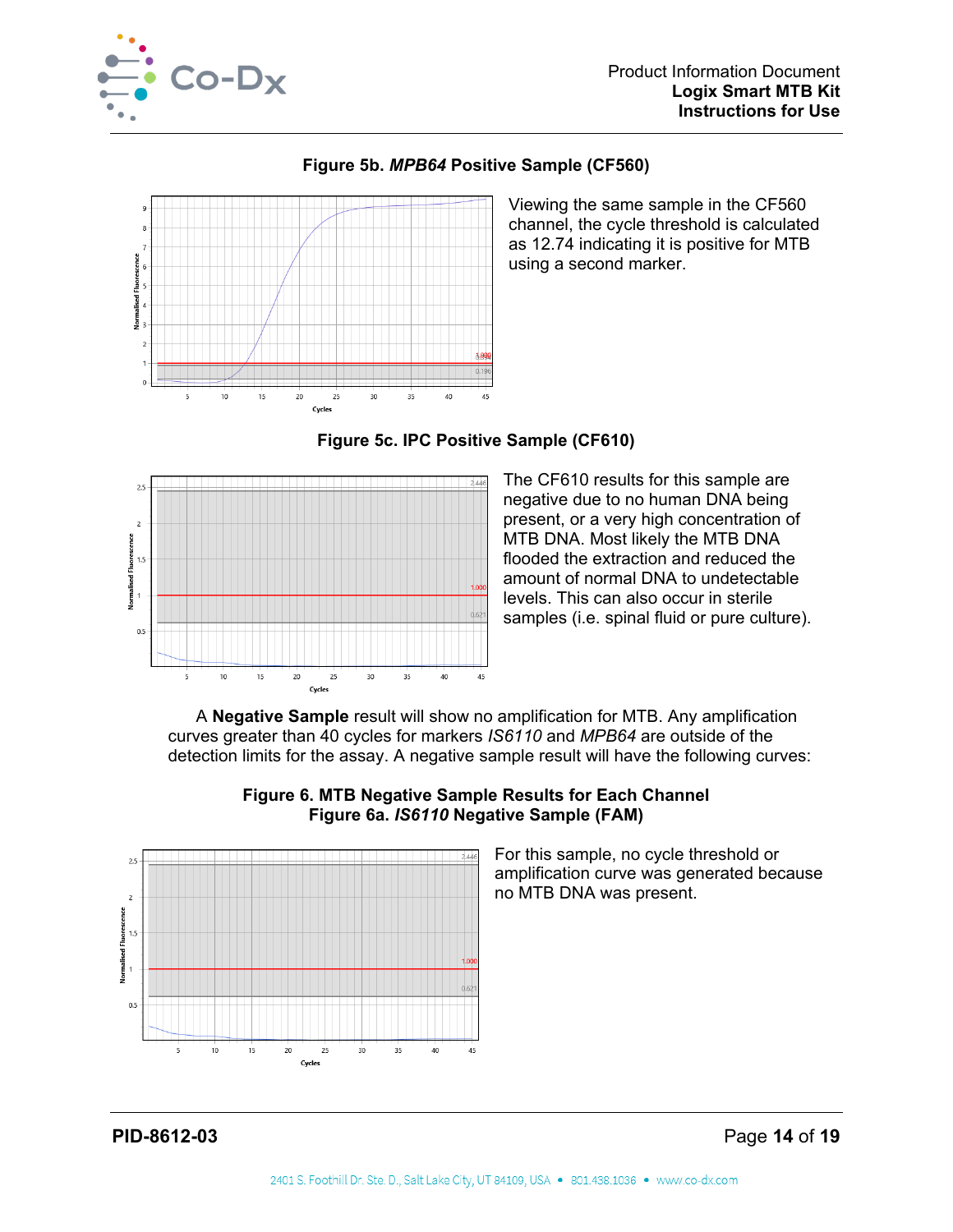

**Figure 6b.** *MPB64* **Negative Sample (CF560)**



Viewing the same sample in the CF560 channel, the cycle threshold and amplification curve are also absent because no MTB DNA is present.



## **Figure 6c. MTB Negative Sample (CF610)**

The CF610 results for this sample is a cycle threshold of 21.15. This amplification curve indicates that DNA was successfully extracted from this sample, but no MTB complex DNA was present in the sample.

#### **11.6 Negative Sample Result Due to Inadequate Nuclear Material**

If the IPC (CF610), *IS6110* (FAM), and *MPB64* (CF560) are all negative with no amplification curve and no cycle threshold value, then the result is negative due to inadequate nuclear material. The graphs for each marker would look like the following no matter what channel was selected: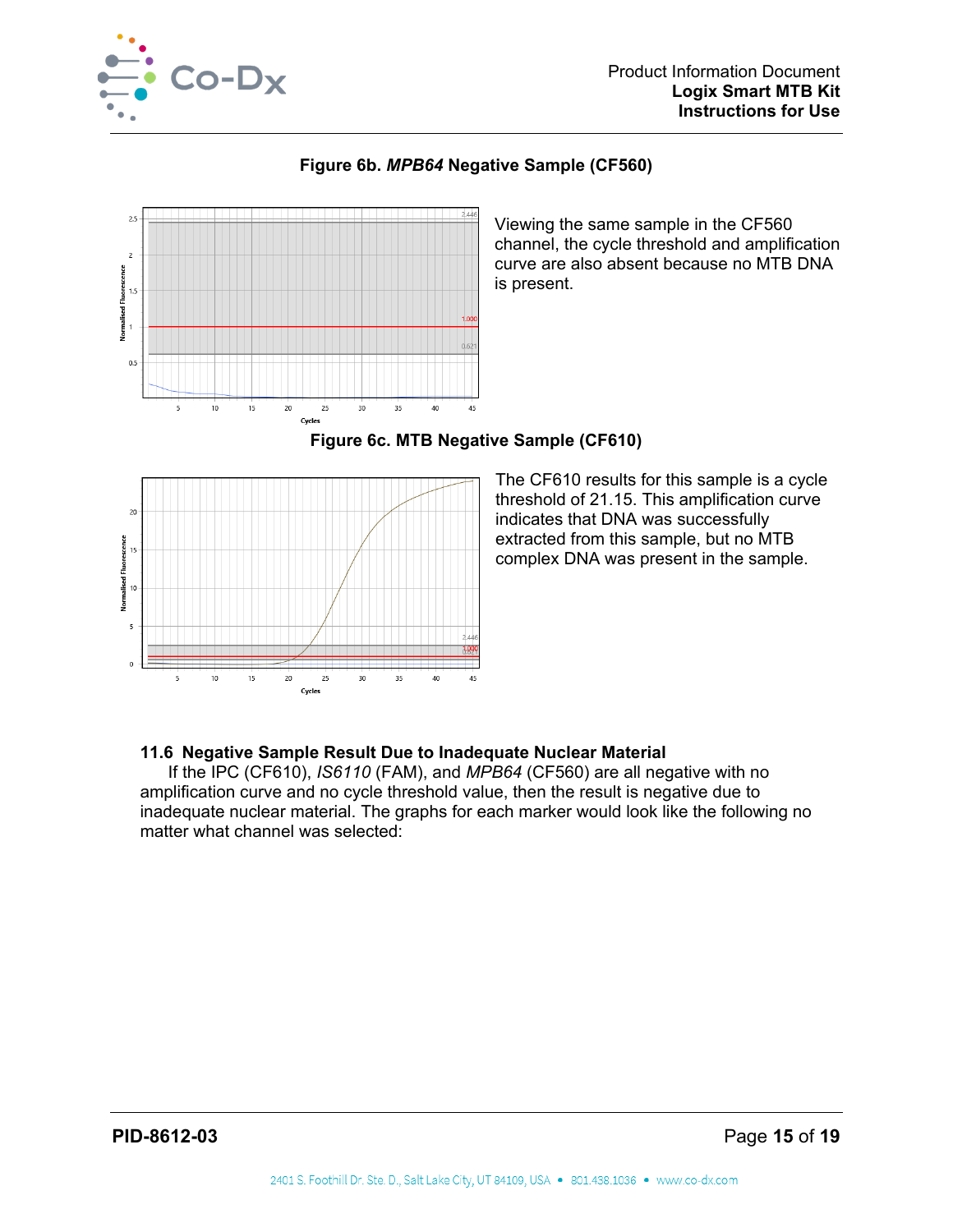

## **Figure 7. Negative Sample Result Due to Inadequate Nuclear Material (FAM, CF560, and CF610)**



Inadequate nuclear material can be the result of error in sample prep, sample degradation, or an inadequate sample. The test may be repeated with a new sample or called negative due to inadequate nuclear material. It may also be the result of expired reagents or degraded reagents from improper storage or handling. It is recommended to investigate all possibilities to determine the cause.

Note: Samples obtained from culture or sterile/pure sites (*e.g.* CSF, urine, cell lysates, etc.) may not contain RNaseP. In such case, the two negative markers indicate a true negative result for MTB.

## **11.7 Results interpretation table**

The interpretation of results with Ct values can be translated to the following table:

| rapic of nogality translation for casy interpretation |                 |                                         |                                  |                     |
|-------------------------------------------------------|-----------------|-----------------------------------------|----------------------------------|---------------------|
| <b>IS6110</b>                                         | MPB64           | <b>Positive</b><br><b>Control (IPC)</b> | <b>Negative Control</b><br>(NTC) | <b>Final Result</b> |
| Zero or no                                            | Zero or no      | Positive                                | Zero or no                       | Negative (-)        |
| Amplification                                         | Amplification   | amplification*                          | Amplification                    |                     |
| Zero or no                                            | <b>Positive</b> | Positive                                | Zero or no                       | Positive (+)        |
| Amplification                                         | amplification*  | amplification*                          | Amplification                    |                     |
| Positive                                              | Zero or no      | Positive                                | Zero or no                       | Positive (+)        |
| amplification*                                        | Amplification   | amplification*                          | Amplification                    |                     |
| Positive                                              | Positive        | Positive                                | Zero or no                       | Positive $(+)$      |
| amplification*                                        | amplification*  | amplification*                          | Amplification                    |                     |
| Any result                                            |                 | Zero or no                              | Any result                       | Invalid**           |
|                                                       | Any result      | Amplification                           |                                  |                     |
| Any result                                            |                 |                                         | Positive                         | Invalid**           |
|                                                       | Any result      | Any result                              | amplification*                   |                     |

\* Amplification inside normality ranging from 1 to 40 cycles.

\*\* Test is invalid. See section 12, Troubleshooting.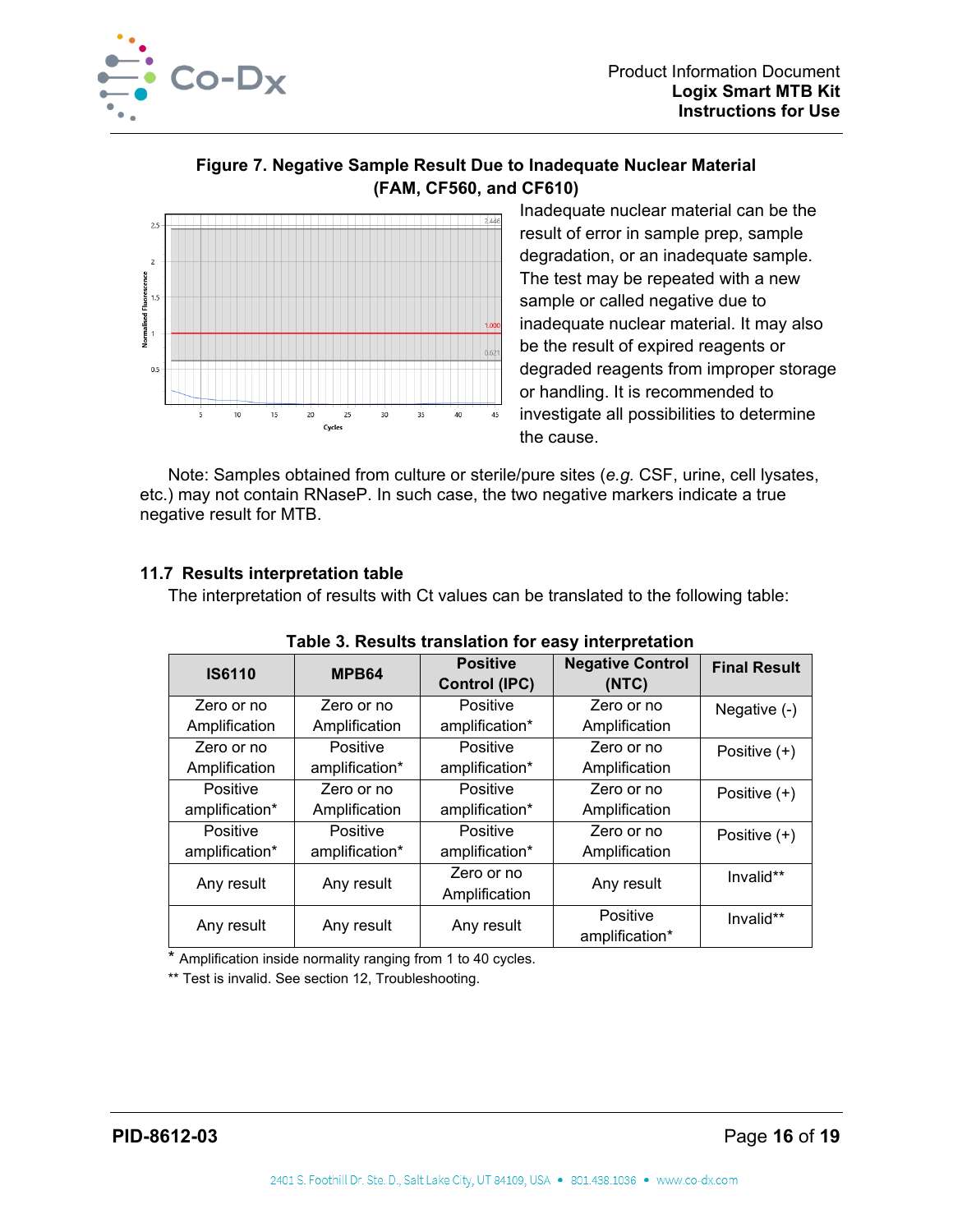

# **12. Troubleshooting**

## **12.1Stability**

Real-time and Accelerated Shelf-life, and In-use Stability Studies are currently under testing and results will be communicated as soon as they are released. A new version of this Instructions for Use will be issued to replace this one. Please discard this document when a new version is issued.

Without the stability studies results it is imperative that the storage conditions are followed as best possible to assure the product's performance is maintained.

The expiration date of this product has been stablished as 12 months and it does not exceed the expiration date of any of its reagents used in manufacturing.

## **12.2 User Errors**

Polymerase Chain Reaction (PCR) Assays is a technique that uses Molecular Biology technology to amplify a single copy or a few copies of a segment of a particular DNA sequence.

In order to ensure the Good laboratory Practices for Molecular Biology Assays it is essential that the user has good skills on pipetting to prevent errors as splashes, crossover contamination, and errors on volume selection. Pipette tips must be replaced for every pipetting. Gloves must be replaced often. Equipment must have calibration up to date for the pipettes and thermo cyclers.

Verification and validation studies performed for MTB-K-007 have been conducted following the current Good laboratory Practices for Molecular Biology Assays. If these conditions are not met the performance will show higher variability due to User Errors while conducting the experiment.

## **12.3 Invalid Results**

Positive Control and Negative Control are validated, manufactured and tested along with the Master Mix. The purpose of these controls is to attest about the performance of the Master Mix, as well as validates the user technique used during the experiment. If the user has a poor use of the techniques required to perform a Molecular Biology Assay, it is more likely that it will be shown by the Positive Control not amplifying or the Negative Control showing amplification.

## **12.3.1 Positive Control not amplifying**

It means that for some reason (e.g. bad conservation, break of stability, expired reagent, volumes errors, pipetting error, it is not the right reagent) an error occurred while conducting the experiment, because it is more likely that the same error happened with the sample the results cannot be trusted, and the test must be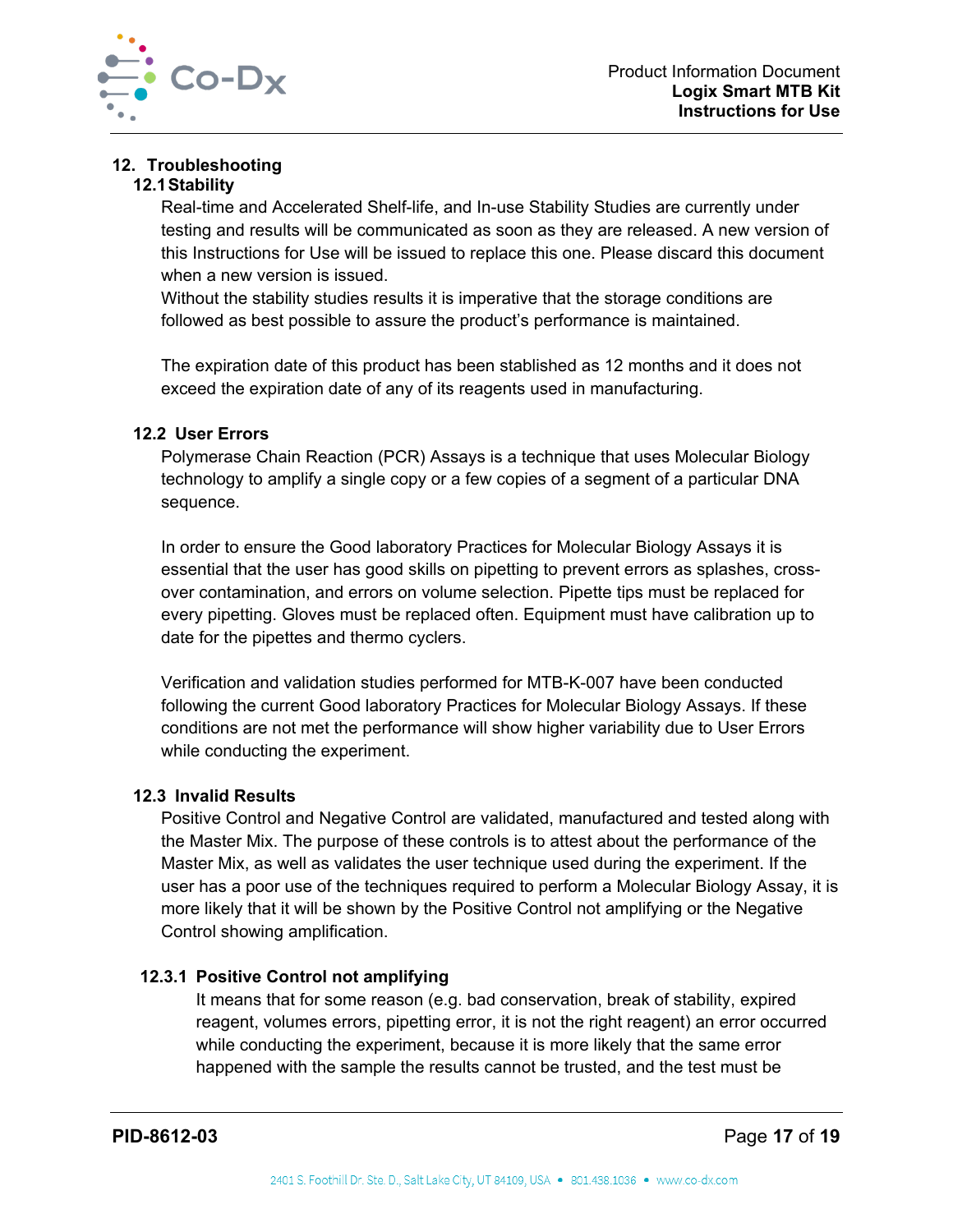

invalidated. An investigation should be conducted to identify possible causes for error and the test has to be reprocessed from extraction or not, depending on the investigation results and risks identified in the process.

## **12.3.2 Negative Control amplifying**

It means that for some reason (e.g. contamination from pipetting, splashes on the PCR plate, user contamination) an error caused the negative control to be contaminated with the positive control or with the sample, because it is more likely that the same error could have happened to the sample the results cannot be trusted, and the test must be invalidated. An investigation should be conducted to identify possible causes for error and the test has to be reprocessed from extraction or not, depending on the investigation results and risks identified in the process.